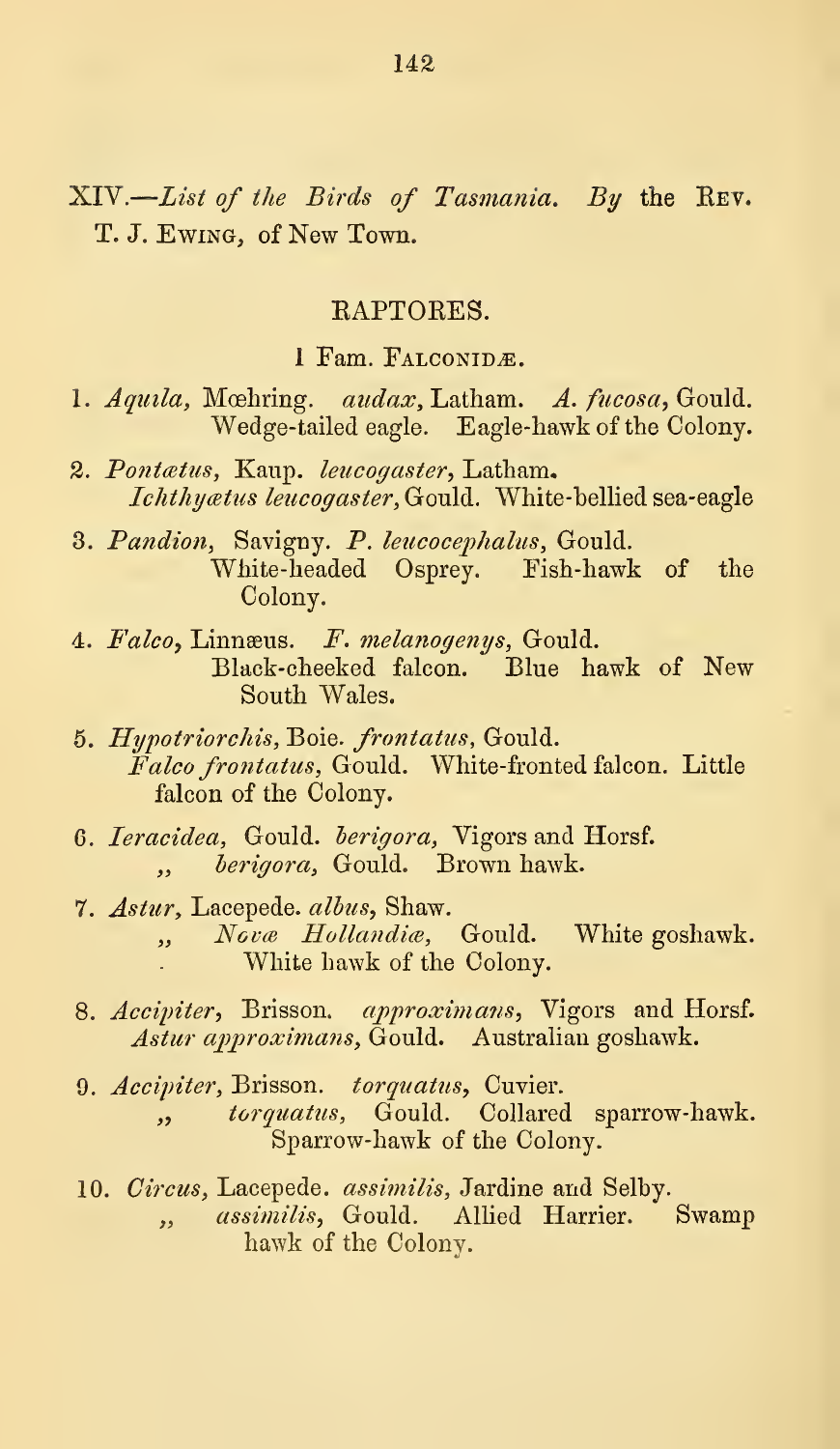#### 2. Fam. STRIGIDÆ.

- 11. Strix, Linnæus. castanops, Gould. ., castanops, Gould. Chesnut-faced owl.
- 12. " Linnæus. S. delicatulus, Gould. Delicate owl.
- 13. Athene, Boie, boobook, Lath. A. boobook, Gould. Boobook, or brown owl of the Colony.
- 14. ..., *maculata*, Vigors and Horsf. ., *maculata*, Gould. Spotted owl.

### INSESSOEES,

FISSIROSTRES. 3 Fam. CAPRIMULGIDE.

- 15. Œgotheles, Vig. and Horsf. Novæ Hollandiæ, Latham. ,, Novæ Hollandiæ, Gould. Owlet night jar.
- 16. Podargus, Cuvier. cinereus, Vieillot. , Cuvieri, Gould. More-pork of the Colony.

4 Fam. HIRUNDINIDÆ.

- 17. Acanthylis, Boie, caudacuta, Latham. , caudacuta, Gould. Australian spine-tailed swallow.
- 18. Hirundo, Linnæus. H. neoxena, Gould. Welcome swallow.
- 19. ,, *nigricans*, Vieillot. Chelidon arborea, Gould. Eree-martin.

### 5 Fam. ALCEDINIDE.

20. Alcyone, Swainson, azurea, Latham. , *Diemenensis*, Gould. King-fisher of Tasmania.

TENUIROSTRES. 6 Fam. MELIPHAGIDÆ.

21. Meliphaga, Lewin. Novæ Hollandiæ. Vig. and Horsf. ", Novæ Hollandiæ, Gould. New Holland honey-eater.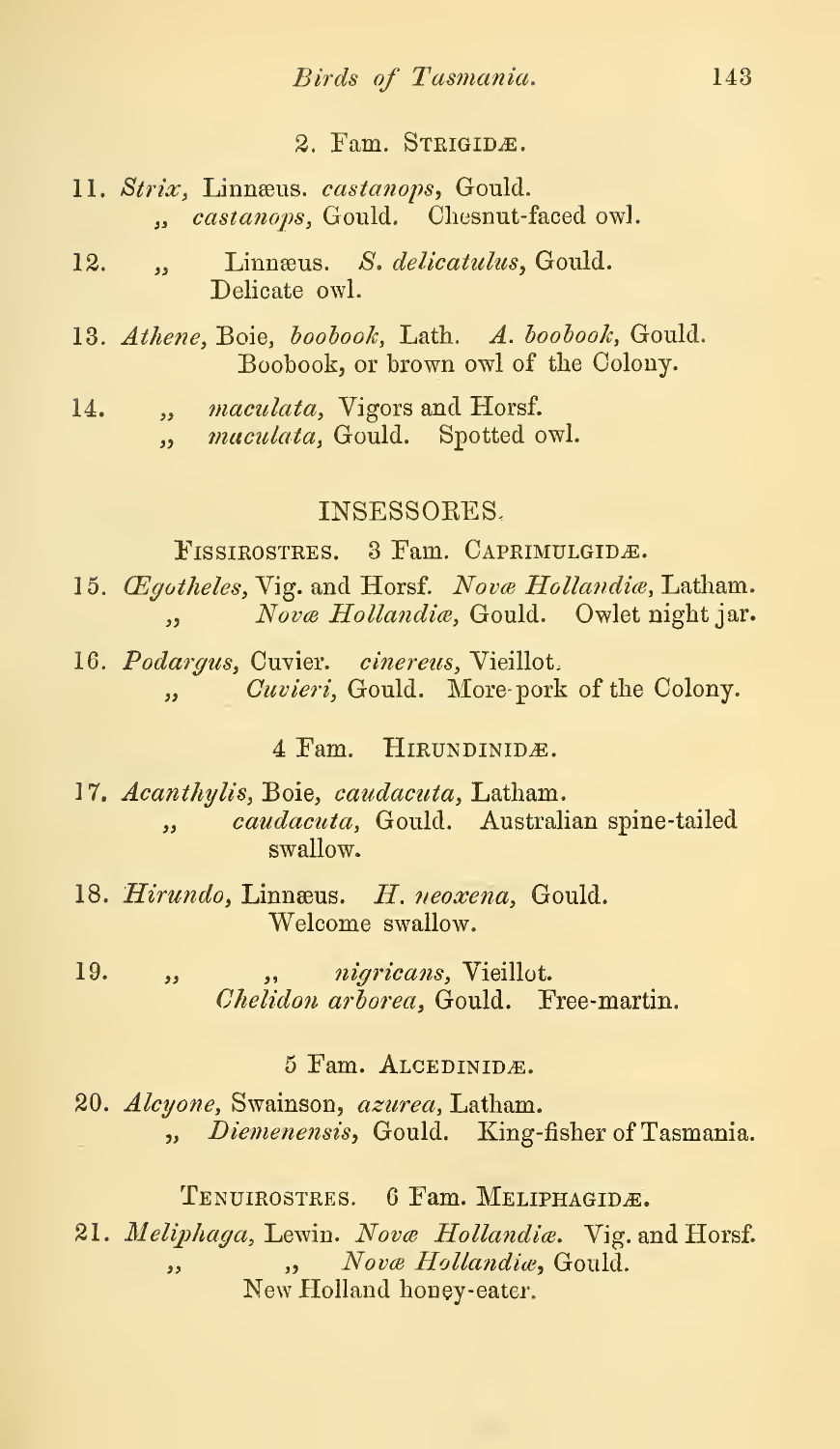- 22. Meliphaga, Lewin. Australasiana, Shaw. " Australasiana, Gould. Tasmanian honeyeater.
- 23. Glyciphila, Sw. melanops, Lath. G. fulvifrons, Gould-Fulvous fronted honey-eater.
- 24. Ptilotis, Sw. P. flavigula, Gould. Yellow-throated honey-eater.
- 25. Anthochara, Vigors and Horsf, inauris, Gould. ,, *inauris*, Gould. Wattled honey-eater. Wattle-hird of Tasmania.
- 26. Anthochara, Vigors and Horsf. mellivora, Latham. .. mellivora, Gould. Brush wattle-bird.
- 27. Acanthorhynchus dubius, Gould. Slender-billed Spine-bill.
- 28. Melithreptus, Vieillot. agilis, Latham. " melanocephalus, Gould. Black-headed honey-eater.
- 29. Melithreptus, Vieillot. virescens, Wagler. " validirostris, Gould. Strong-billed honeyeater.
- 30. Myzanthe, Vigors and Horsf, garrula, Latham. , *garrula*, Gould. Garrulous honey-eater. Miner of Tasmania.

DENTIROSTRES. 7 Fam. LUSCINIDÆ.

- 31. Malurus, Vieillot, M. longicaudus, Gould. Blue-headed wren of Tasmania.
- 32. Stipiturus, Lesson. malachurus, Latham. ", malachurus, Gould. Emu wren of Tasmania.
- 33. Sphenaacus gramineus, Gould. Grass-loving Sphenseacus.
- 34. Calamanthus, Gould. fuliginosus, Vigors and Horsf. " fuliginosus, Gould. Striated reed-lark.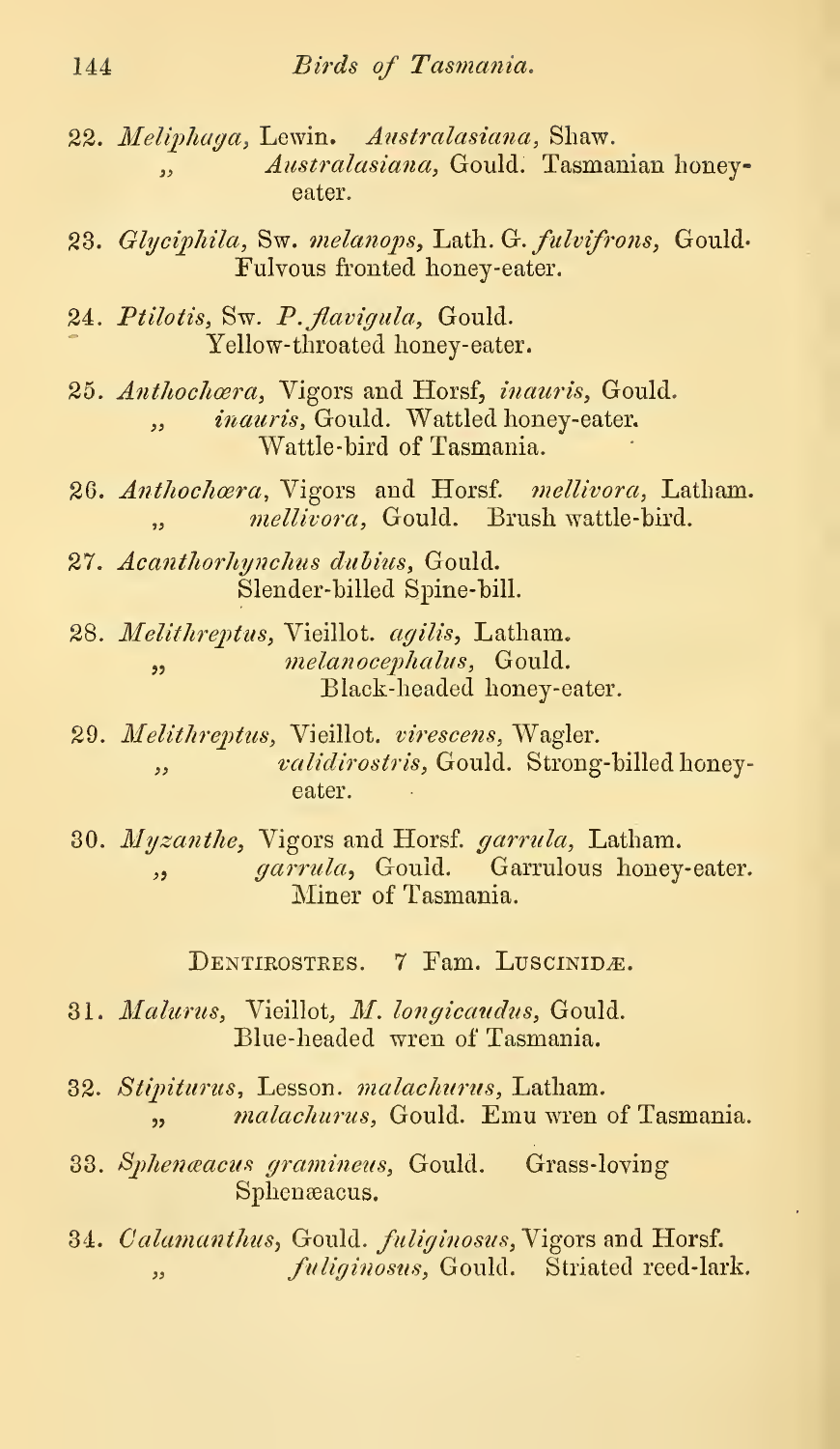|     | 35. Anthus, Bechstein, Australis, Vigors and Horsf.<br>Australis, Gould. Australian pipit.<br>$\overline{\mathbf{z}}$                                 |
|-----|-------------------------------------------------------------------------------------------------------------------------------------------------------|
|     | <b>36.</b> Sericornis humilis, Gould.<br>Sombre coloured sericornis.                                                                                  |
|     | 37. Acanthiza, Vigors and Horsf. A. Diemenensis, Gould.<br>Tasmanian Acanthiza. Brown-tail of the Colony.                                             |
| 38. | A. Ewingii, Gould.<br>$22 -$<br>, 2, 3<br>Ewing's Acanthiza.                                                                                          |
| 39. | chrysorrhœa, Qu. & Gai.<br>55 <sub>1</sub><br>$, \overline{\ }$<br>chrysorrhæa, Gould. Yellow-<br>tailed Acanthiza. Yellow-tail of the Colony.        |
|     | 40. Zosterops, Vigors and Horsf. lateralis, Latham.<br>dorsalis, Gould. Grey-backed Zosterops.<br>$\overline{\mathbf{5}}$<br>White-eye of the Colony. |
|     | 41. Epthianura, Gould. albifrons, Jardine and Selby.<br>albifrons, Gould. White-fronted Epthia-<br>$\overline{\phantom{a}}$<br>nura.                  |
|     | 42. Petroica, Swainson. rhodinogaster, Drapier.<br>Erythrodryas rhodinogaster, Gould.<br>Pink-breasted wood-robin.                                    |
| 43. | <i>multicolor</i> , Gmelin.<br>$\cdot$ , ,<br>53<br>multicolor, Gould. Scarlet-breasted robin.                                                        |
| 44. | <i>phænicea</i> , Gould.<br>$\overline{\mathbf{5}}$<br>53<br>Flame-breasted robin.                                                                    |
| 45. | fusca, Gould.<br>وو<br>53<br>Dusky robin.                                                                                                             |
|     | INSESSORES.                                                                                                                                           |

DENTIROSTRES. 8 Fam. MUSCICAPIDÆ.

46.  $Myiagra$ , Vigors and Horsf.  $M$ .  $nitida$ , Gould.  $\hfill\blacksquare$ Shining-flycatcher. " Satin sparrow" of Tasmania.

47. *Rhipidura*, Vig. and Horsf. *R. albiscapa*, Gould. White -shafted fantail.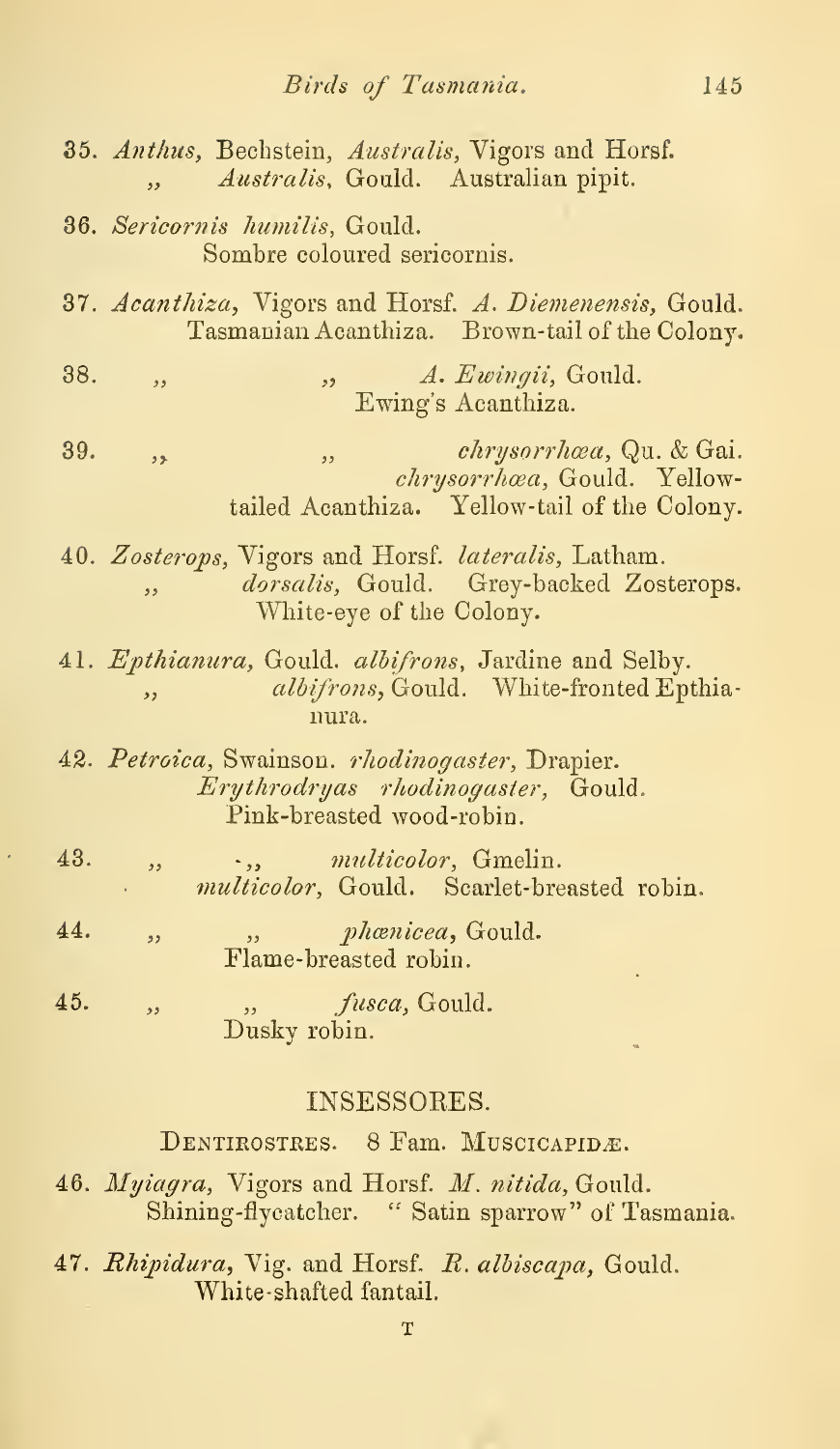9 Fam. TURDIDA.

- 48. Oreocincla lunulata, Gould, Mountain thrush.
- 49. Cinclosoma punctatum, Vig. & Horsf. ", Gould. Spotted ground thrush.

11 Fam. LANIIDÆ.

- 50. Colluricincla, Vig. & Horsf. rectirostris, Jard. & Selby. ,, Selbii, Gould. Whistling Dick of the Colonists.
- 51. Cracticus, Vieillot. C. cinereus, Gould.

CONIROSTRES. 12 Fam. CORVIDÆ.

- 52. Gymnorhina, G. R. Gray. C. organicum, Gould. Tasmanian crow-shrike.
- 53. Strepera, Lesson, S. arguta, Gould. Hill crow- shrike.
- 54. " , fuliginosa, Gould. Black magpie of the Colony.
- 55. Corvus, Linnseus, Australis, Latham. ,, coronoides, Gould. White-eyed crow.

13 Fam. FRINGILLIDÆ.

56. Estrelda, Swainson, hella, Latham. ,, bella, Gould. Fire-tail finch. "Fire-tail" of Tasmania.

DENTIROSTRES. 10 Fam. AMPELIDE.

- 57. Graucalus, Vig. & Horsf. melanops, Latham. " parvirostris, Gould. " Blue Pigeon" of the Colony.
- 58. Pachycephala, Swainson. olivacea, Vig. & Horsf. ", blivacea, Gould. Olivaceous thick -head.
- $59.$ ,  $\frac{1}{2}$ ,  $\frac{1}{2}$ ,  $\frac{1}{2}$ ,  $\frac{1}{2}$ ,  $\frac{1}{2}$ ,  $\frac{1}{2}$ ,  $\frac{1}{2}$ ,  $\frac{1}{2}$ ,  $\frac{1}{2}$ ,  $\frac{1}{2}$ ,  $\frac{1}{2}$ ,  $\frac{1}{2}$ ,  $\frac{1}{2}$ ,  $\frac{1}{2}$ ,  $\frac{1}{2}$ ,  $\frac{1}{2}$ ,  $\frac{1}{2}$ ,  $\frac{1}{2}$ ,  $\frac{1}{2}$ ,  $\frac{1$ Grey-tailed thick-head.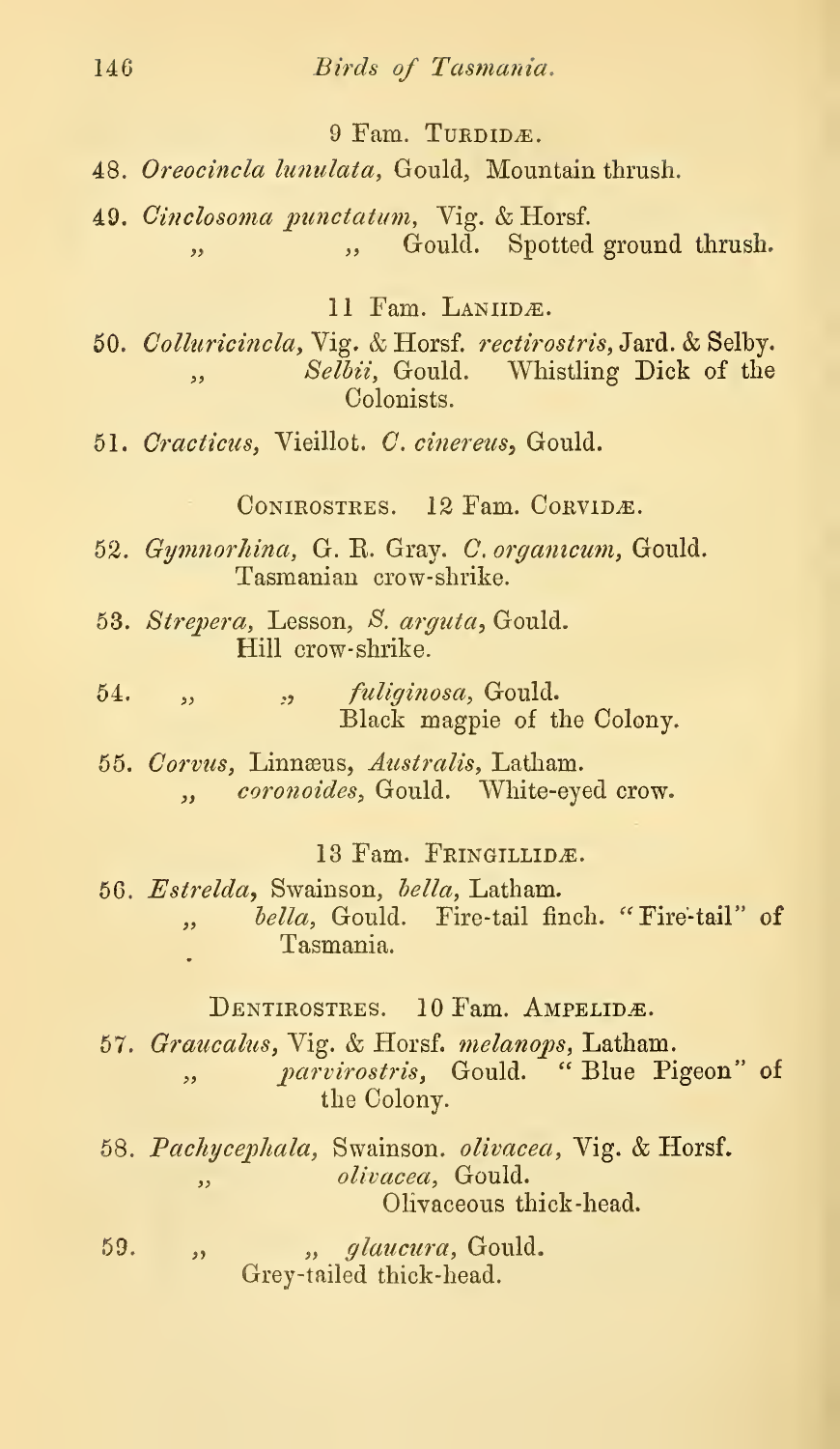|     | 60. Pardalotus, Vieillot P. affinis, Gould.<br>Allied Pardalote.                                                                                                       |
|-----|------------------------------------------------------------------------------------------------------------------------------------------------------------------------|
| 61. | ", <i>punctatus</i> , Latham.<br>$\overline{\mathbf{z}}$<br>punctatus, Gould. Spotted<br>"Diamond Bird" of Colonists.<br>5.5<br>د د<br>Pardalote.                      |
| 62. | quadragintus, Gould.<br>$\overline{\phantom{a}}$<br>" Forty-Spot" of Tasmania.                                                                                         |
|     | 63. Artamus, Vieillot, sordidus, Latham.<br>sordidus, Gould. Wood swallow.<br>$\overline{\phantom{a}}$                                                                 |
|     | SCANSORES. 14 FAM. PSITTACIDÆ.<br>64. Cacatua, Brisson, galerita, Latham.<br>galerita, Gould. Crested cockatoo.<br>$\ddot{\phantom{0}}$<br>White cockatoo of Tasmania. |
|     | 65. Callocephalon, Lesson. galeatum, Latham.<br>galeatum, Gould. Gray cockatoo.                                                                                        |
|     | 66. Calyptorhynchus, Vigors. C. xanthonotus, Gould.<br>Black cockatoo.                                                                                                 |
|     | 67. Platycercus, Vig. & Horsf. eximius, Shaw.<br>eximius, Gould. Ross-hill parrakeet.<br>$, \,$                                                                        |
| 68. | caledonicus, Gmelin.<br>, ,<br>", <i>flaviventris</i> , Gould. Yellow-bellied parrakeet.                                                                               |
|     | 69. Eupheme, Wagler. chrysostome, Kuhl.<br>chrysostome, Gould. Blue-banded<br>دد<br>Grass parrakeet.                                                                   |
| 70. | ", aurantia, Gould. Orange-bellied<br>52<br>Grass parrakeet.                                                                                                           |
|     | 71. Lathamus, Lesson. discolor, Shaw.<br>discolor, Gould. Swift Lorikeet.<br>55 <sub>1</sub><br>" Swift parrakeet" of Tasmania.                                        |
|     | 72. Pczoporus, Illiger. formosus, Latham.<br>formosus, Gould. Ground parrakeet.<br>$\overline{\phantom{a}}$                                                            |
|     | 73. Trichoglossus, Vig. & Horsf. Swainsonii, Jard. & Sel.<br>Swainsonii, Gould. Swainson's Lorikeet.<br>دد<br>Blue-bellied parrakeet.                                  |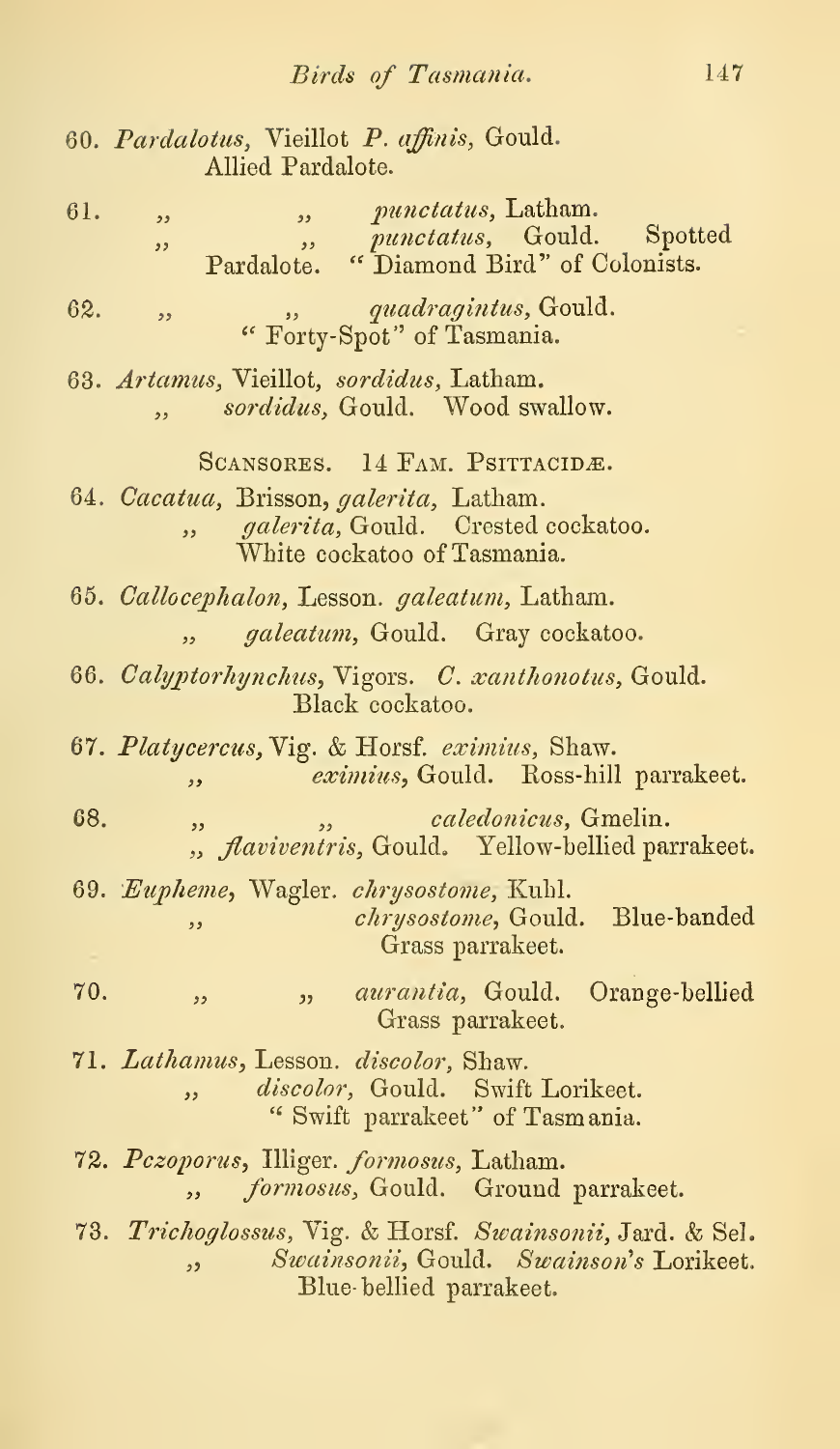# 148 Birds of Tasmania.

74. Trichoglossus, Vig. & Horsf. Australis, Latham. ,, concinnus, Gould. Musk parrakeet.

 $75.$   $\qquad \qquad$ ,  $pusillus$ , Shaw. <sup>1</sup>, *pusillus*, Gould. Small parrakeet.

 $15$  Fam. Cuculid $\overline{\mathcal{R}}$ .

- 76. Chrysococcyx, Boie. lucidus, lucidus, Gould. Shining cuckoo. .<br>د و
- 77. Cuculus, Linnæus. *flabelliformis*, Latham. , cineraceus, Gould. Ash-coloured, or lesser cuckoo. 78. ,, ,,  $inomatus$ ,  $\forall$ ig. & Horsf. " *inornatus*, Gould. Greater cuckoo.

## EASOEES.

16 Fam. COLUMBIDÆ.

- 79. Lopholaimus, G. E. Gray. Z. antarcticus, Gould. Top-knot pigeon of New South Wales.
- 80. Phaps, Selby. chalcoptera, Latham. Peristera chalcoptera, Gould. Bronze-winged pigeon.
- 81. " " " elegans, Temminck. ,, ,, elegans, Gould. Brush bronze-winged pigeon.

17 Fam. TETRAONIDÆ.

- 82. Coturnix, Moehring. C. pectoralis, Gould. Stubble quail of Tasmania.
- 83. Synoicus, Gould. Australis, Latham. , Australis, Gould. Australian Partridge. Brown quail.
- 84. , , , Diemenensis, Gould. Greater brown quail.
- 86. Turnix, Bonnaterre. varia, Latham. Hemipodius varius, Gould. Painted quail.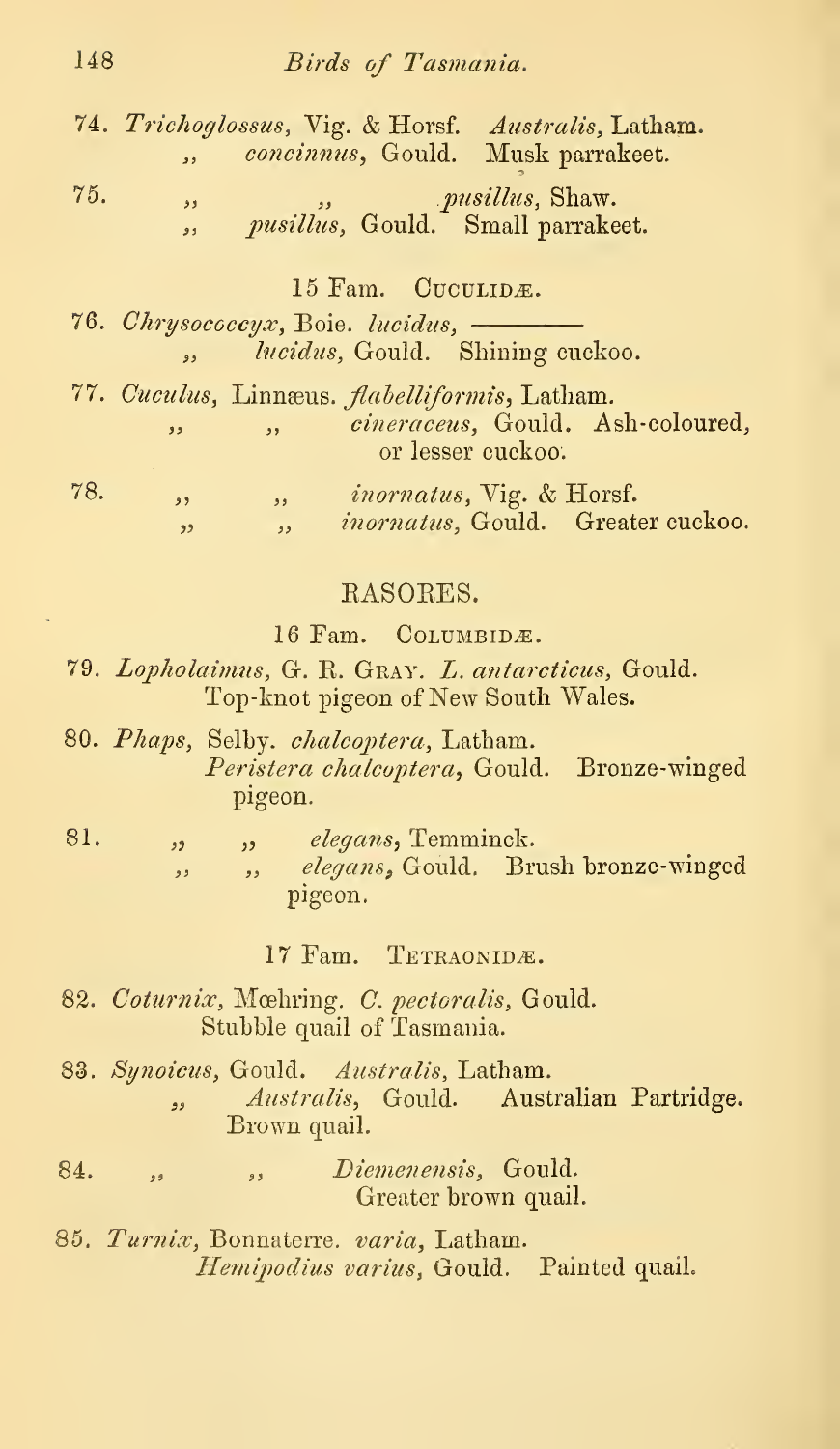### Birds of Tasmania. 149

#### 18 Fam. STRUTHONIDÆ.

86. Dromaius, Vieillot. Novæ Hollandiæ. Latham. . Nova Hollandia, Gould. Emu.

## GRALLATOKES.

19 Fam. CHARADRIDE.

87. Hæmatopus, Linnæus. H. fuliginosus, Gould. Sooty oyster-catcher.

- 88. " " " , dongirostris, Vieillot. <sup>1</sup>, *longirostris*, Gould. White-breasted oyster catcher.
- 89. Lobivanellus, Strickland. lobatus, Latham. ,, *lobatus*, Gould. Wattled pewit.
- 90. Sarciophorus, Strickland. tricolor, Vieillot. ", pectoralis, Gould. Black-breasted pewit.
- 91. Charadrius, Linnæus. xanthocheilus, Wagler. ,, xanthocheilus, Gould. Golden plover of Australia.
- 92. Hiaticula, G. R. Gray, hicincta, Jard. & Selby. ., bicincta, Gould. Double-banded dottrel.
- 93.  $\qquad \qquad$ ,  $\qquad \qquad$ ,  $\qquad \qquad$  monacha, Geoffroy. ,, monacha, Gould. Hooded dottrel.
- 94. , which must be expected. ,, ruficapilla, Gould. Red-capped dottrel. Sandlark. Red-necked plover.

#### 20 Fam. SCOLOPACIDE.

- 95. Himantopus, Erisson. leucocephalus. ,, H. leucocephalus, Gould. White-headed stilt.
- 96. Recurvirostra, Linnæus. rubricollis, Temm. ,, *rubicollis*, Gould. Red-necked Avocet.
- 97. Cladorhynchus, G. R. Gray, pectoralis, Dubois. " *pectoralis*, Gould. Banded stilt.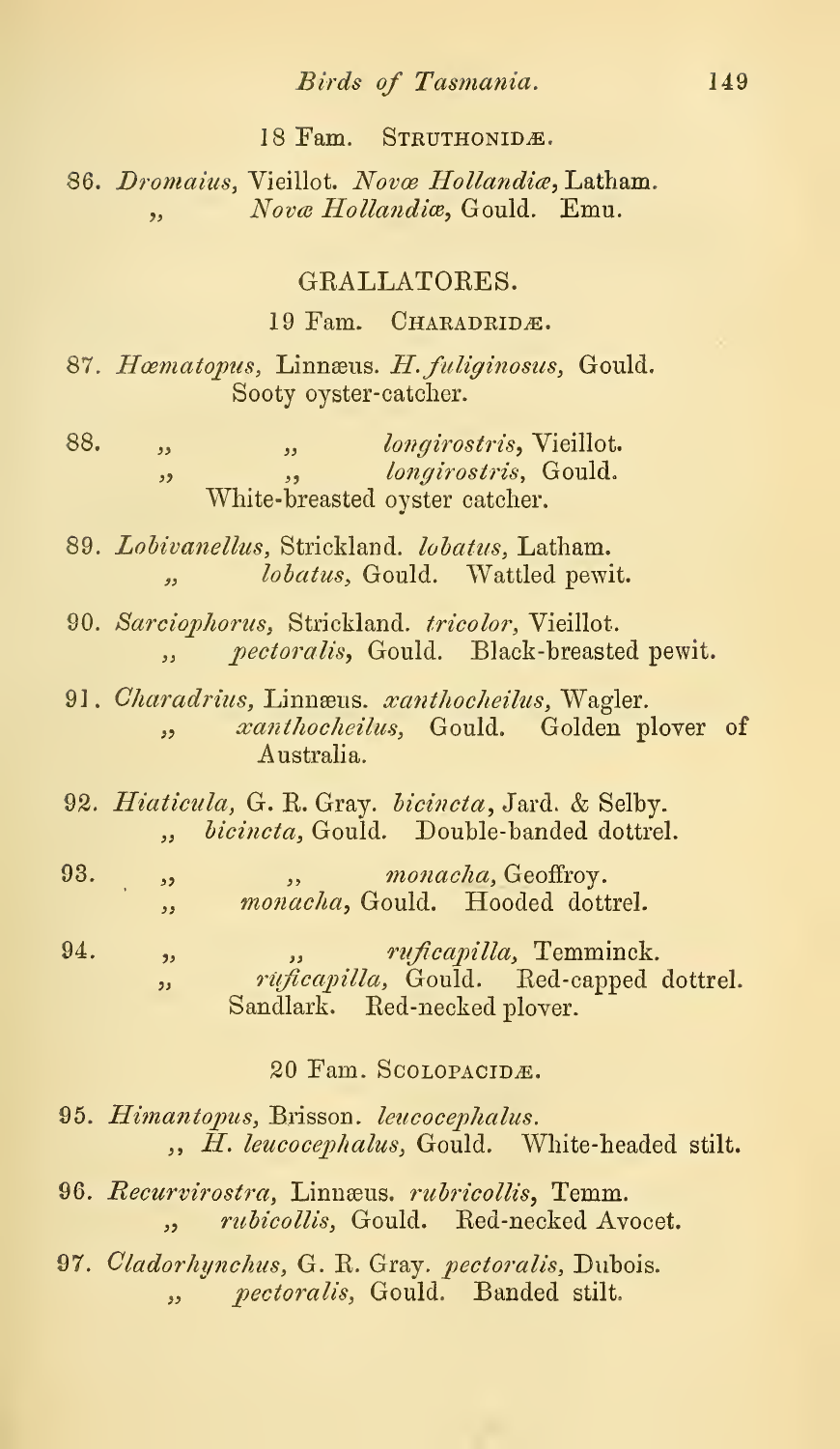- 98. Limosa, Brisson. L. uropygialis, Gould. Barred-rumped godwit.
- 99. Schæniclus Australis, Jard. & Selby. ., *Australis*, Gould. Australian Tringa.
- 100.  $\qquad$ ,  $\qquad$  *albescens*, Temminck. ,, albescens, Gould. Land snipe. Little sandpiper.
- 101.  $\qquad \qquad$ ,  $\qquad \qquad$  subarquata, subarquata, Gould. Curlew. Sand-piper.  $\overline{\mathbf{z}}$
- 102. Glottis, Nilson. glottoides, Vigors. ., glottoides, Gould. Australian greenshank.
- 103. Strepsilas, Illiger. interpres, Linnæus. ., *interpres*, Gould. Turnstone.
- 104. Scolopax, Linnæus. Australis, Latham. ,, *Australis*, Gould. Australian snipe.
- 105. Numenius, Mœhring. N. Australis, Gould. Australian curlew.
- 106. " , W. uropygialis, Gould. Australian whimbrel.

#### 21 Fam. ARDEIDE.

- 107. Ardea, Linnæus. Novæ Hollandiæ, Latham. ,  $\alpha$ ,  $\beta$ ,  $\beta$ ,  $\beta$ ,  $\beta$ ,  $\beta$ ,  $\alpha$ ,  $\beta$ ,  $\beta$ ,  $\alpha$ ,  $\beta$ ,  $\alpha$ ,  $\beta$ ,  $\alpha$ ,  $\beta$ ,  $\alpha$ ,  $\beta$ ,  $\alpha$ ,  $\beta$ ,  $\alpha$ ,  $\alpha$ ,  $\alpha$ ,  $\alpha$ ,  $\alpha$ ,  $\alpha$ ,  $\alpha$ ,  $\alpha$ ,  $\alpha$ ,  $\alpha$ ,  $\alpha$ ,  $\alpha$ ,  $\alpha$ ,  $\alpha$ ,  $\alpha$ ,  $\alpha$ ,  $\alpha$ ,  $\alpha$ White-fronted heron. Blue crane of the Colonists.
- 108. Herodias, Boie. H. syrmatophorus, Gould. Australian egret.
- 109. Nycticorax, Stephens. Caledonicus, Latham. " , " , Gould. Nankin"<br>"
night-heron. Nankin-bird of the Colonists. Nankin-bird of the Colonists.
- 110. Botaurus, Stephens. B. Australis, Gould. Australian bittern.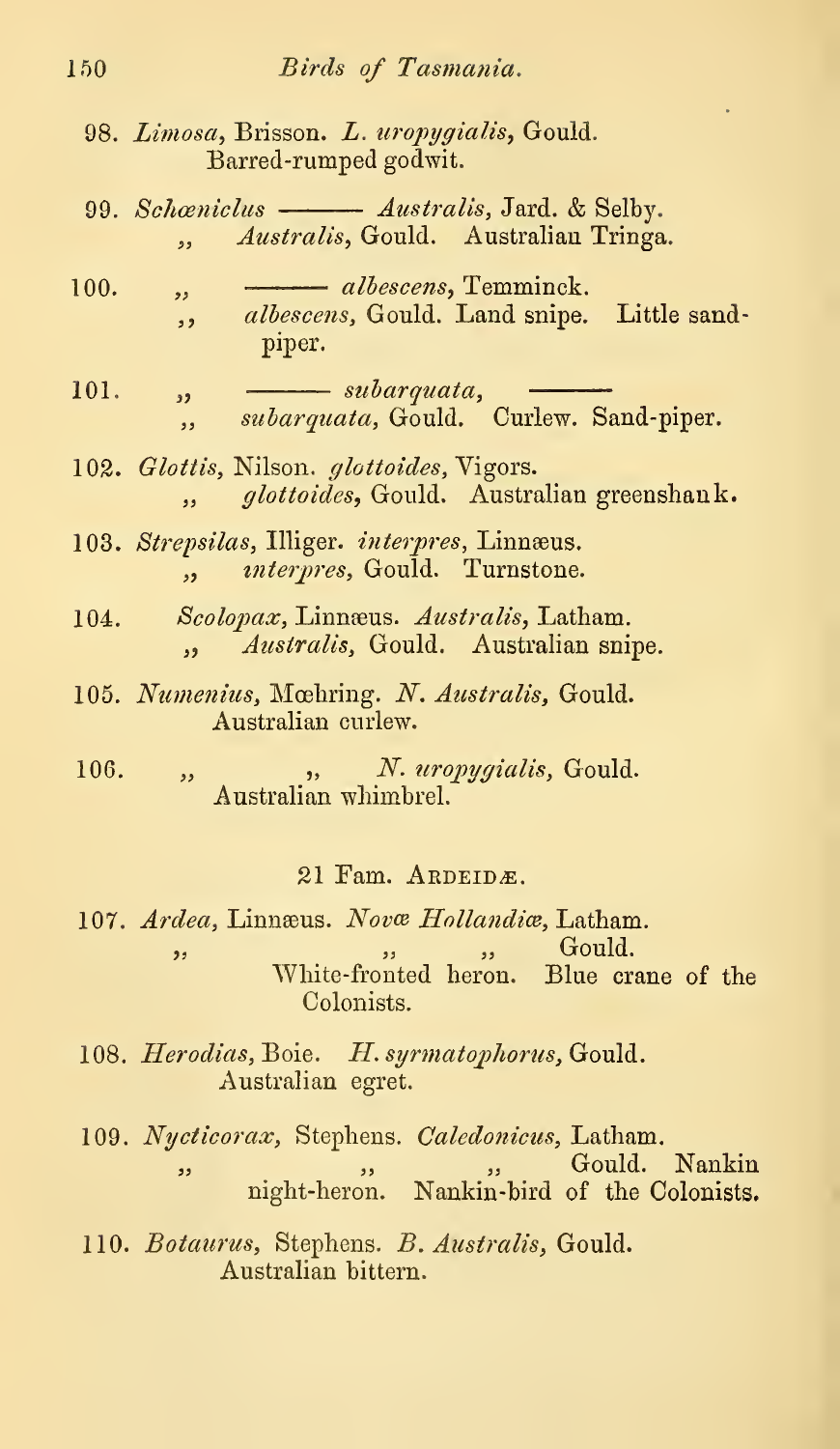### 22 Fam. RALLIDÆ.

- 111. Porphyrio, Brisson. melanotus, Temminck.<br>
Gould.  $\frac{1}{2}$   $\frac{1}{2}$   $\frac{1}{2}$   $\frac{1}{2}$   $\frac{1}{2}$   $\frac{1}{2}$   $\frac{1}{2}$   $\frac{1}{2}$   $\frac{1}{2}$   $\frac{1}{2}$   $\frac{1}{2}$   $\frac{1}{2}$   $\frac{1}{2}$   $\frac{1}{2}$   $\frac{1}{2}$   $\frac{1}{2}$   $\frac{1}{2}$   $\frac{1}{2}$   $\frac{1}{2}$   $\frac{1}{2}$   $\frac{1}{2}$   $\frac{1}{2}$  Black-backed porphyrio. Black-backed gallinule.
- 112. Tribonyx, Dubois. Mortieri, Dubois.<br>Gould.  $\alpha$ , Gould. Native-ben of tbe Colonists.
- 113. Fulica, Linnæus. F. Australis, Gould. Australian coot.
- 114. Rallus, Linnæus. pectoralis, Cuvier. ", pectoralis, Gould. Land-rail of the Colony.
- 115. " *Lewinii*, Swainson. , Lewinii, Gould. Lewin's water-rail.
- 116. Ortygometra, Linnæus. immaculata, Swainson. Porzana immaculata, Gould. Spotless gallinule. Little swamp-ben of the Colonists.
- $117.$  "  $\ldots$   $\ldots$   $\ldots$   $\ldots$   $\ldots$   $\ldots$   $\ldots$   $\ldots$   $\ldots$   $\ldots$   $\ldots$   $\ldots$   $\ldots$   $\ldots$   $\ldots$   $\ldots$   $\ldots$   $\ldots$   $\ldots$   $\ldots$   $\ldots$   $\ldots$   $\ldots$   $\ldots$   $\ldots$   $\ldots$   $\ldots$   $\ldots$   $\ldots$   $\ldots$   $\ldots$   $\ldots$   $\ldots$   $\ldots$   $\ldots$   $\$ Spotted water-crake.
- 118. " ,, O. pahistris, Gould. Water-crake.

#### NATATORES.

# 23 Fam. ANATIDÆ.

- 119. Cereopsis, Latham. Novæ Hollandiæ, Lath. i, Gould. Some that the contract of the contract of the contract of the contract of the contract of the contract of the contract of the contract of the contract of the contract of the contract of the contract of the contra Cape Barren goose.
- 120. Cygnus, Linnæus. atratus, Lath. , atratus, Gould. Black swan.
- 121. Casarca, Bonaparte. tadornoides, Jard. & Selby.<br>
Gould.  $\mathcal{D}$ , Gould. Cbesnut-coloured shieldrake. Mountain duck.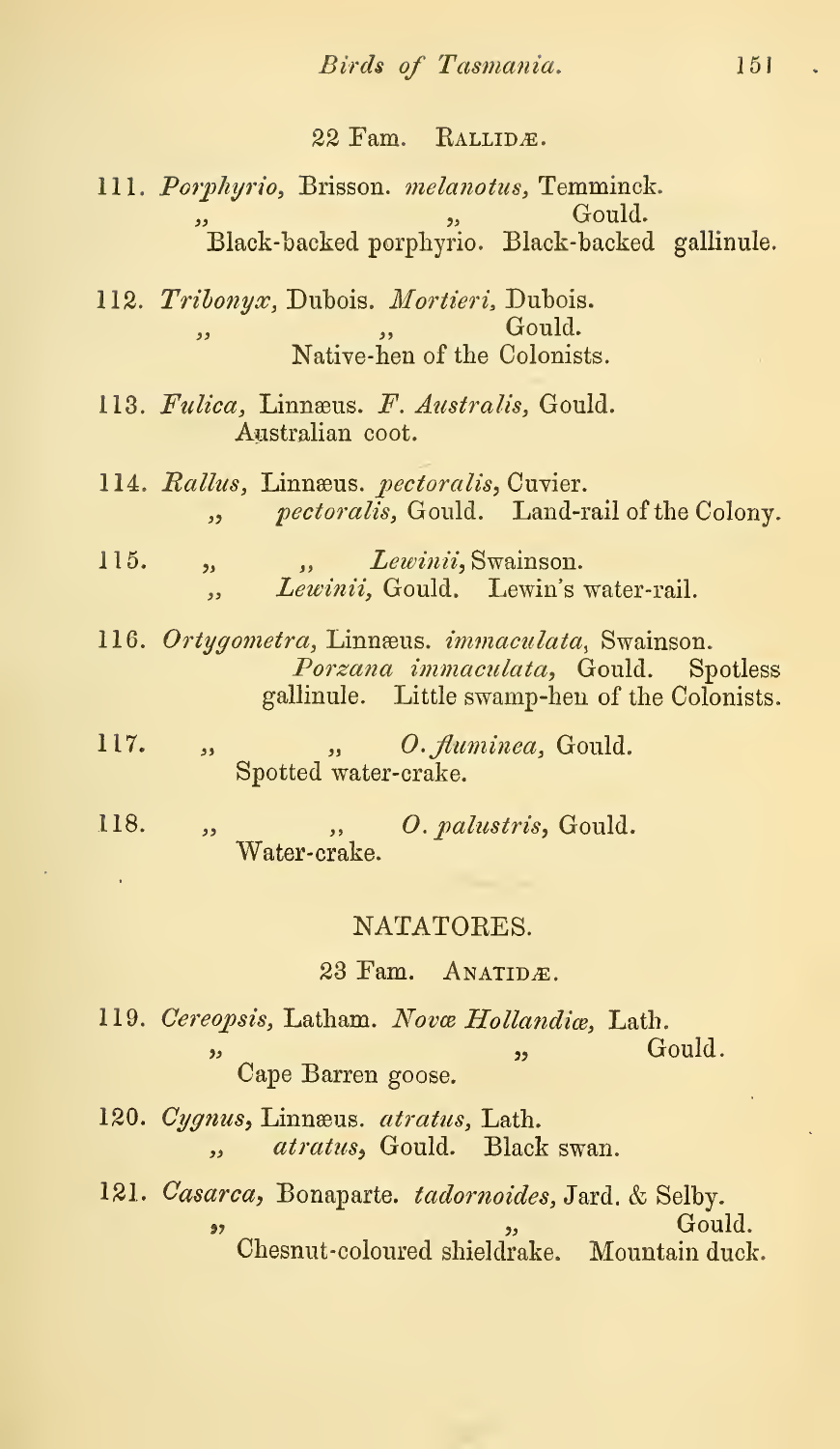- 122. Anas, Linnæus. superciliosa, Gmelin. ,, superciliosa, Gould. Australian wild-duck. Black duck.
- 123. Mareca, Stephens. punctata, Cuvier. Anas punctata, Gould. Chesnut-breasted duck.
- 124. Spatula, Boie. rhyncotis, Latham. ,, hyncotis, Gould. Australian Shoveller. Shovel-nosed duck of Tasmania.
- 125. Malacorhynchus, Swainson. membranaceus, Latham. ,, membranaceus, Gould. Pink-eyed duck.
- 126. Biziura, Leach, lohata, Shaw. .. *lobata*, Gould. Musk duck.
- 127. Nyroca, Leach. N. Australis, Gould. White-eyed duck.

#### $24$  Fam. LARIDE.

- 128. Larus, Linnæus. Pacificus, Latham. " Pacificus, Gould. Pacific gull. Large gull of the Colonists.
- 129. Xema, Leach. Novæ Hollandiæ, Stephens. ,, Jamesonii, Gould. Little gull of the Colony.
- 130. Stercorareus, Brisson. Antarcticus, Lesson. Lestris catarractes, Gould. Skua gull.
- 131. Sylochelidon, Brehm. S. strenuus, Gould. Powerful tern.
- 132. Thalasseus, Boie. T. poliocercus, Gould. Bass's Straits Tern.
- 133. Gelochelidon, Brehm. G. macrotarsus, Gould.
- 134. Sterna, Linn. S. melanorhynca & velox, Gould. Black- hilled tern.
- 135. Sternula. Boie. 8. Nereis, Gould. Australian little tern.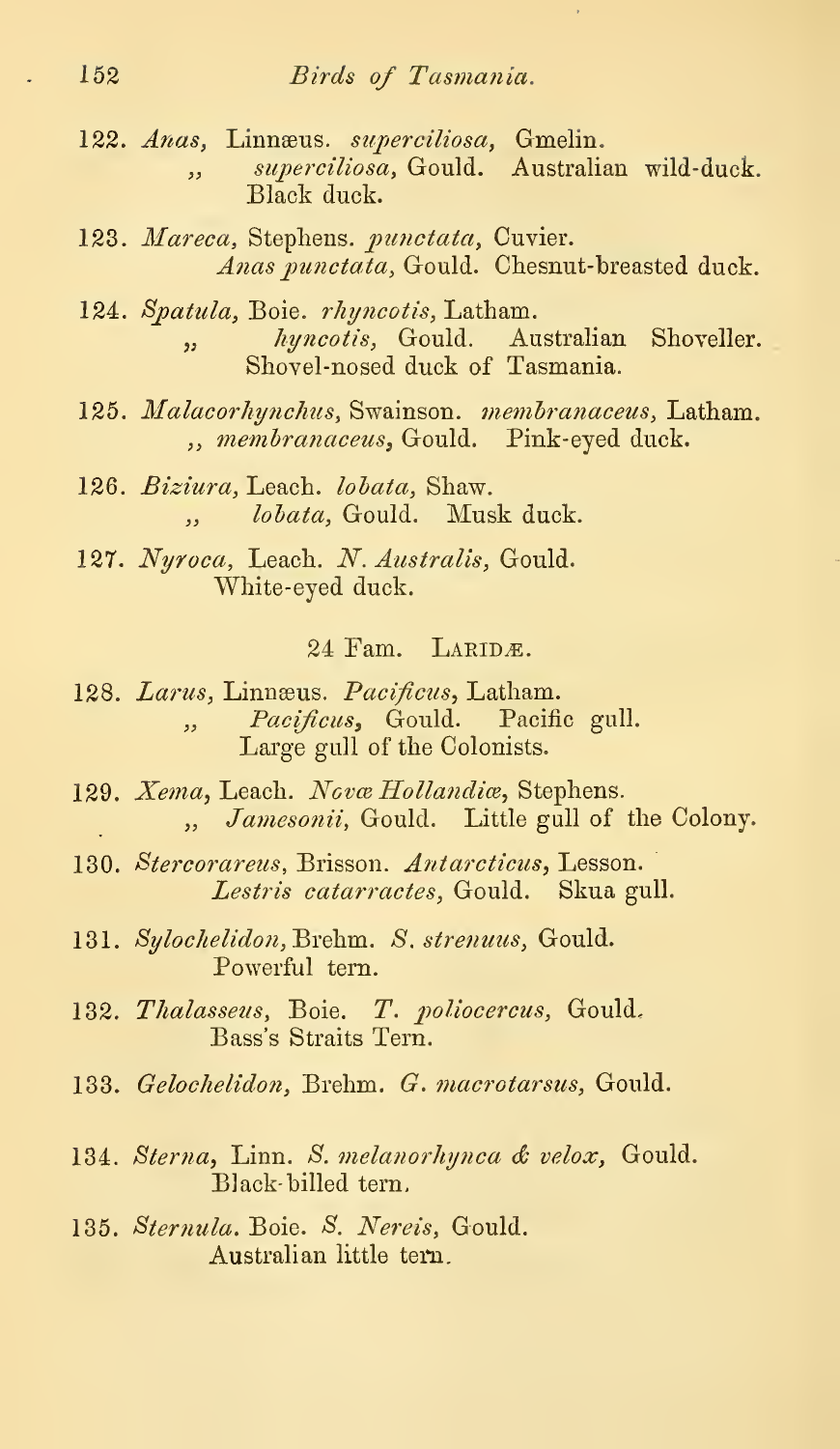|  |  | 25 Fam. Procellaridæ. |  |
|--|--|-----------------------|--|
|--|--|-----------------------|--|

|      | $\overline{\mathbf{z}}$ | 136. Diomedea, Linnæus. exulans, Linnæus.<br>exulans, Gould. Wandering albatross.     |
|------|-------------------------|---------------------------------------------------------------------------------------|
| 137. | وو                      | D. cauta, Gould.<br>$\overline{\phantom{a}}$<br>Cautious albatross.                   |
| 138. | ود                      | D. culminata, Gould.<br>Culminated albatros.                                          |
| 139. | 53<br>و و               | <i>chlororhynchus</i> , Latham.<br>chlororhynchus, Gould. Yellow-billed<br>albatross. |
| 140. | و و<br>ود               | melanophrys, Temminck.<br>55<br>melanophrys, Gould. Black-eyebrowed<br>albatross.     |
| 141. | ر ر<br>دد               | fuliginosa, Gmelin.<br>fuliginosa, Gould. Sooty albatross,                            |
|      | , ,                     | 142. Procellaria, Linnæus. gigantea, Gmelin.<br>gigantea, Gould. Giant petrel.        |
| 143. | وو                      | <i>P. conspicillata, Gould.</i><br>53 <sup>o</sup><br>Spectacled Petrel.              |
| 144. | ,,<br>و و               | hasitata, Kuhl.<br>hasitata, Gould. Great grey petrel.                                |
| 145. | و د                     | <i>P. Solandri</i> , Gould.<br>Solander's Petrel.                                     |
| 146. | , 2<br>,,               | glacialoides, A. Smith.<br>glacialoides, Gould. Silvery grey petrel.                  |
| 147. | وو<br>,,                | Lessonii, Garnot.<br>Lessonii, Gould. White-headed petrel.                            |
| 148. | دد<br>و و               | Cookii, G. R. Gray.<br>cookii, Gould. Cook's petrel.                                  |
| 149. | 53<br>و د               | <i>cærulea</i> , Gmelin.<br>, ,<br>cærulea, Gould. Blue petrel.                       |
| 150. | 22                      | capensis, Linnæus.<br>Daption capensis, Gould. Cape petrel. Cape<br>pigeon.           |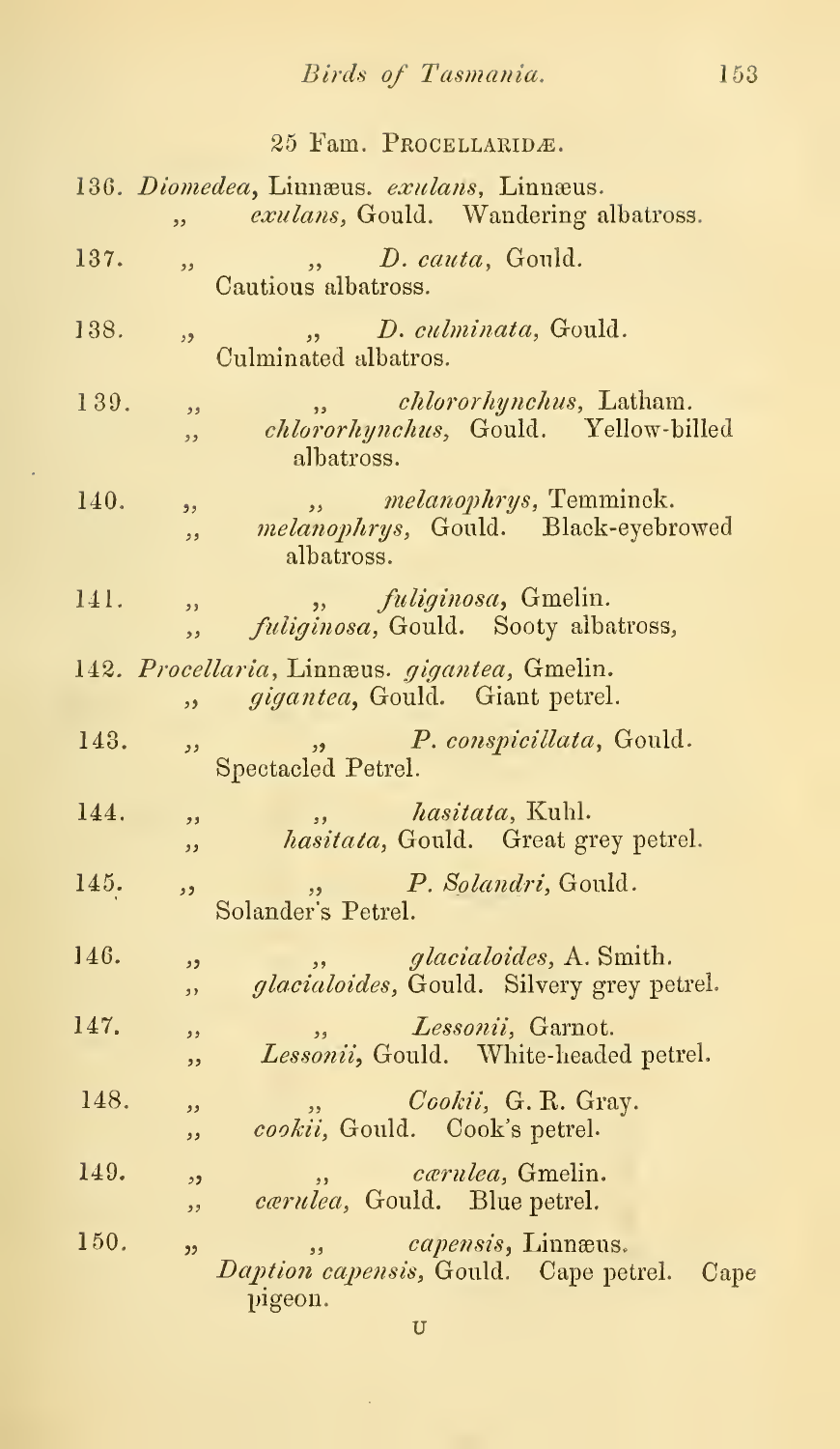|      | 151. Prion, Lacepede. turtur, Banks.<br>turtur, Gould. Dove-like prion.<br>$\overline{\mathbf{z}}$                          |
|------|-----------------------------------------------------------------------------------------------------------------------------|
| 152. | <i>vittatus</i> , Forster.<br>$\overline{\mathbf{z}}$<br>vittatus, Gould. Broad-billed prion.<br>$\overline{\phantom{a}}$   |
| 153. | Banksii, A. Smith.<br>55<br>Banksii, Gould.<br>$\overline{\phantom{a}}$                                                     |
|      | 154. Puffinus, Brisson. brevicaudus, Brande.<br>brevicaudus, Gould. Short-tailed petrel.<br>$\overline{\mathbf{r}}$         |
|      | 155. Pelecanoides, Lacepede. urinatrix, Gmelin.<br>Puffinuria urinatrix, Gould. Diving petrel.                              |
|      | 156. Thalassidrome, Vigors. T. melanogaster, Gould.<br>Black bellied storm petrel.                                          |
| 157. | T. leucogaster, Gould.<br>$\overline{\phantom{a}}$<br>White-bellied storm petrel.                                           |
| 158. | T. nereis, Gould.<br>$\mathfrak{z}$<br>دد<br>Grey-backed storm petrel.                                                      |
| 159. | T. Wilsonii, Bonaparte.<br>53<br>Wilsonii, Gould. Wilson's storm petrel.<br>$\overline{\mathbf{z}}$                         |
|      | 26 Fam. PELICANIDÆ.                                                                                                         |
|      | 160. Phalacrocorax, Brisson. P. carboides, Gould.<br>Australian cormorant. Black shag.                                      |
| 161. | P. leucogaster, Gould.<br>$\overline{\mathbf{z}}$<br>White-breasted cormorant.                                              |
| 162. | <i>melanoleucus</i> , Vieillot.<br>,,<br><i>melanoleucus</i> , Gould. Pied cormorant.<br>$\overline{\mathbf{z}}$            |
|      | 163. Pelecanus, Linnæus. conspicillatus, Temminck.<br>conspicillatus. Gould. Australian pelican.<br>$\overline{\mathbf{z}}$ |
|      | 164. Sula, Brisson. Terrator, Banks.<br>Australis, Gould. Australian gannet.<br>دد                                          |